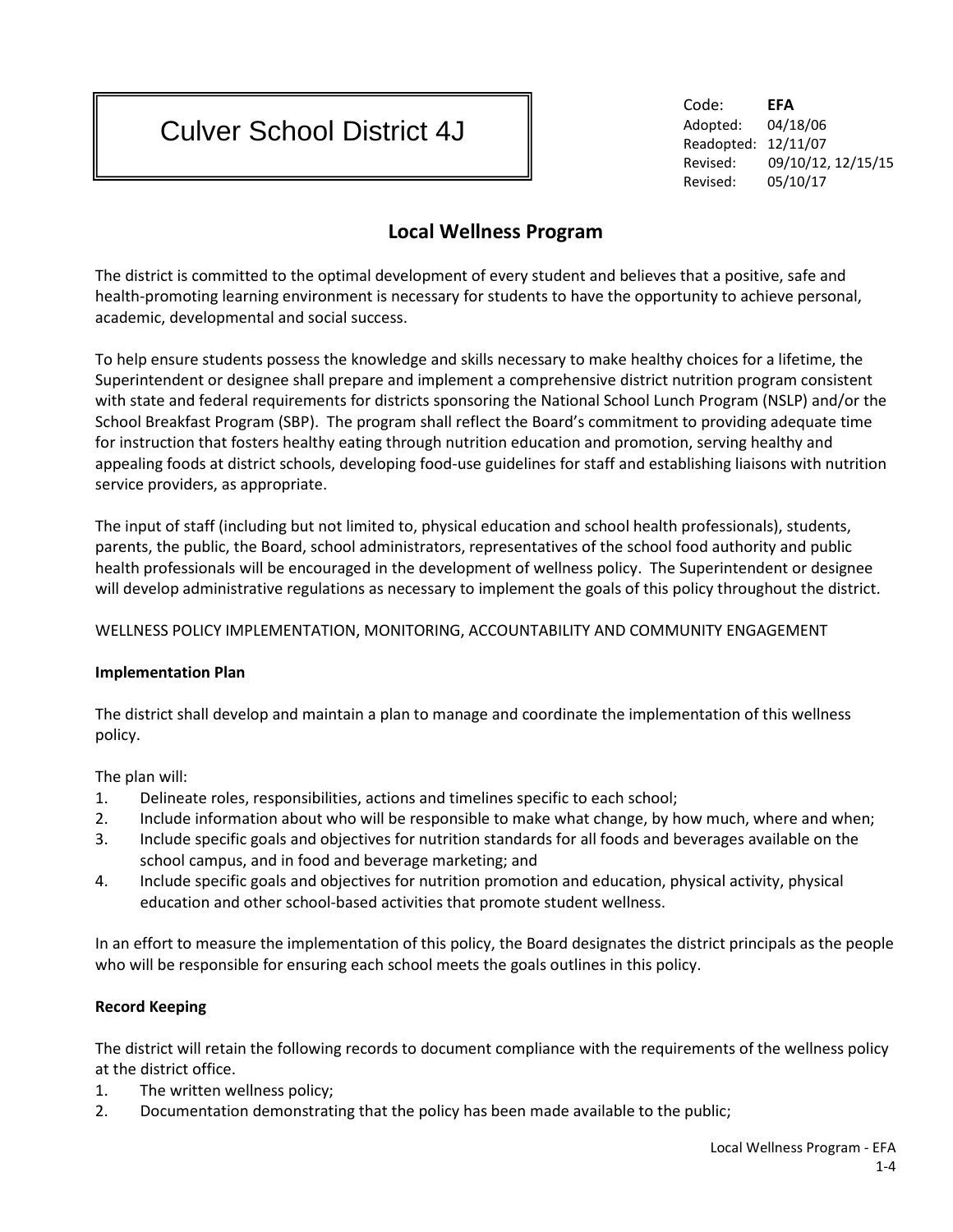- 3. Documentation of efforts to review and update the local wellness policy, including an indication of who is involved in the update and the methods the district uses to make stakeholders aware of their ability to participate;
- 4. Documentation to demonstrate compliance with the annual public notification requirements;
- 5. The most recent assessment on the implementation of the local wellness policy;
- 6. Documentation demonstrating the most recent assessment on the implementation of the local wellness policy has been made available to the public.

#### **Annual Notification of Policy**

The district will make available to the public annually, an assessment of the implementation, including the extent to which the schools are in compliance with policy, how the policy compares to model policy and a description of the progress being made in attaining the goals of the policy. The district will make this information available through the district website and/or districtwide communications. The district will also publicize the name and contact information of the district or school official(s) leading and coordinating the policy, as well as information on how the public can get involved with the local wellness policy.

#### **Triennial Progress Assessments**

At least once every three years, the district will evaluate compliance with the local wellness policy, to assess the implementation of the policy and produce a triennial progress report that will include:

- 1. The extent to which schools under the jurisdiction of the district are in compliance with the policy;
- 2. The extent to which the district's policy compares to model wellness policy; and
- 3. A description of the progress made in attaining the goals of the district's policy.

The district will notify household/families of the availability of the triennial progress report.

#### **Revision and Updating the Policy**

The district will update or modify the local wellness policy based on the results of the triennial assessments and/or as district priorities change; community needs change; wellness goals are met; new health science, information and technology emerge; and new federal or state guidance or standards are issued. The local wellness policy will be assessed and updated as indicated at least every three years following the triennial assessment.

#### **Community Involvement, Outreach and Communications**

The district will communicate ways in which the community can participate in the development, implementation and periodic review and update of the local wellness policy through a variety of means appropriate for the district. The district will also ensure that communications are culturally and linguistically appropriate to the community, and accomplished through means similar to other ways that the district and individual schools are communicating important school information with parents.

#### **Nutrition Promotion and Nutrition Education**

Nutrition promotion and nutrition education positively influence lifelong eating behaviors by using evidence-based techniques and nutrition messages, by creating food environments that encourage healthy nutrition choices and by encouraging participation in school meal programs. Students and staff will receive consistent nutrition messages throughout the school environment. Nutrition promotion also includes marketing and advertising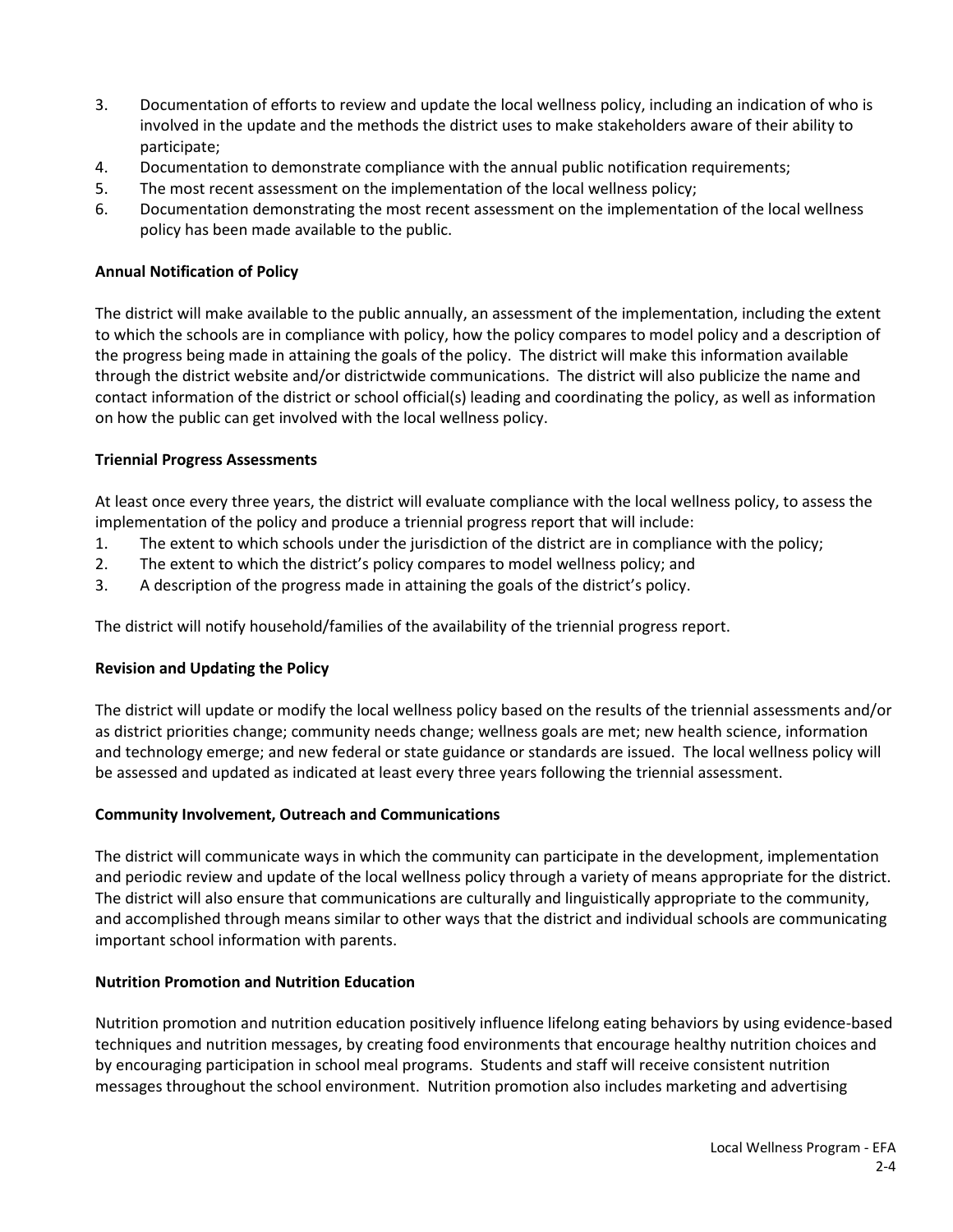nutritious foods and beverages to students and is most effective when implemented consistently through a comprehensive and multi-channel approach by staff, teachers, parents, students and the community.

# **School Meals**

All schools within the district participate in the U.S. Department of Agriculture (USDA) child nutrition programs, administered through the Oregon Department of Education (ODE), including the National School Lunch Program (NSLP), the School Breakfast Program (SBP), Fresh Fruit & Vegetable Program (FFVP), Special Milk Program (SMP), Summer Food Service Programs (SFSP), Supper Programs, or others. The district also operates additional nutritionrelated programs and activities including Farm-to-School programs, school gardens, Breakfast in the Classroom, Mobile Breakfast carts or Grab-n-Go Breakfast.

#### **Staff Qualifications and Professional Development**

All school nutrition program directors, managers and staff will meet or exceed hiring and annual continuing education/training requirements in the USDA Professional Standards for Child Nutrition Professionals.

#### **Water**

Free, safe, unflavored, drinking water will be available to all students throughout the school day and throughout every school campus. The district will make drinking water available where school meals are served during mealtime.

#### **Competitive Foods and Beverages**

All foods and beverages outside the reimbursable school meal programs that are sold to students on the school campus during the school day will meet or exceed the nutrition standards set by the USDA and the Oregon Smart Snacks Standards<sup>2.</sup> These standards will apply in all locations and through all services where foods and beverages are sold, which may include, but are not limited to, à la carte options in cafeterias, vending machines, school stores and snack or food carts.

#### **Celebrations and Rewards**

All foods offered on the school campus are encouraged to meet the nutrition standards set by the USDA and the Oregon Smart Snacks Standards. This includes, but is not limited to, celebrations, parties, classroom snacks brought by parents, rewards and incentives.

# **Fund Raising**

Foods and beverages that meet or exceed the nutrition standards set by the USDA and the Oregon Smart Snacks Standards may be sold through fund raisers on the school campus during the school day.

#### **Food and Beverage Marketing in Schools**

Any foods and beverages marketed or promoted to students on the school campus during the school day will meet or exceed the nutrition standards set by the USDA and the Oregon Smart Snacks Standards.

<sup>2</sup> Oregon Department of Education, Oregon Smart Snacks Standards